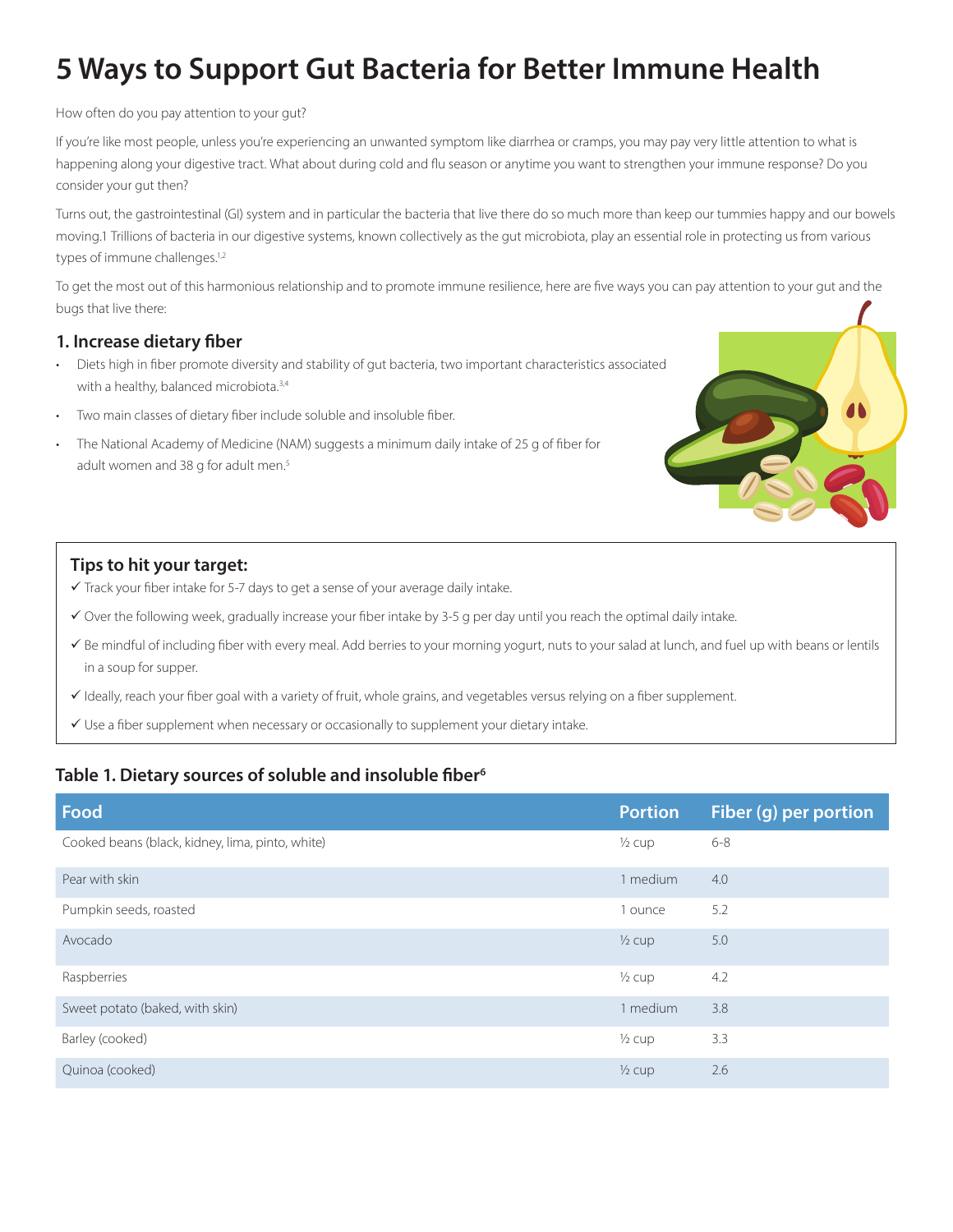## **2. Get to know prebiotics7**

- Although prebiotics are primarily soluble fiber, not all fiber is a prebiotic.
- Prebiotics are nondigestible fibers that can be broken down by bacteria and used to make beneficial compounds that support gut and immune health.
- Prebiotics have a very targeted effect on the microbiota and act as a fuel to stimulate the growth of healthpromoting groups of bacteria without promoting the growth of unwanted ones.
- In essence, prebiotics are food for beneficial bacteria.

#### **Tips to increase your prebiotic intake:**

- Focus on fiber. Prebiotics are a type of dietary fiber and therefore naturally present in a wide range of fiber-rich plants.
- Dietary sources include chicory root, dandelion greens, garlic, onions, leeks, asparagus, bananas, burdock root, jicama root, kidney beans, oats, lentils, and barley.

#### Table 2. Sources of the most common prebiotics<sup>8,9</sup>

| <b>Prebiotic</b>                  | <b>Dietary Sources</b>                                                                                                                              |
|-----------------------------------|-----------------------------------------------------------------------------------------------------------------------------------------------------|
| Inulin                            | Chicory root, dandelion greens, garlic, onions, leeks, asparagus, bananas, burdock root, jicama root                                                |
| Fructo-oligosaccharides (FOS)     | Garlic, onions, burdock root, yacon root                                                                                                            |
| Galacto-oligosaccharides (GOS)    | Wholegrain bread, kidney beans, oats, lentils                                                                                                       |
| Beta-glucan                       | Oat, barley, mushrooms, algae                                                                                                                       |
| Isomalto-oligosaccharides (IMO)   | Sourdough bread, honey, miso, sake, and soy sauce<br>Enzymatically produced from starch and added to foods and supplements                          |
| Galactomannan                     | Guar, commonly used in dairy, bakery, cereal, and meat products                                                                                     |
| Human milk oligosaccharides (HMO) | Human breastmilk<br>2'-fucosyllactose is a nature-identical HMO (not from human milk, yet structurally similar)<br>and is available as a supplement |
| Resistant starch                  | Unripe (green) bananas, oats, legumes, and various starchy vegetables including potatoes                                                            |
| Xylo-oligosaccharides (XOS)       | Bamboo shoots, fruits, vegetables, milk, and honey                                                                                                  |

#### **3. Fit in fermented foods**

- Fermentation occurs when harmless bacteria in the environment break down sugars in the food. The result is a longer shelf life, enhanced flavors, and powerful nutritional properties.
- Although fermented foods are not considered probiotics, they can be a source of a spectrum of microbes and contribute to good health by supporting a balanced and rich microbiota.<sup>10</sup>

#### **Tips to increase your intake of fermented foods:**

- Foods to include: kefir, sauerkraut, miso, tempeh, kimchi, natto, yogurt, fermented veggies
- Use fermented foods as flavor enhancers to add tang and zest to any meal
- Fermented foods contain live microbes that may be sensitive to heat; consider adding after the cooking process
- Experiment with making your own!